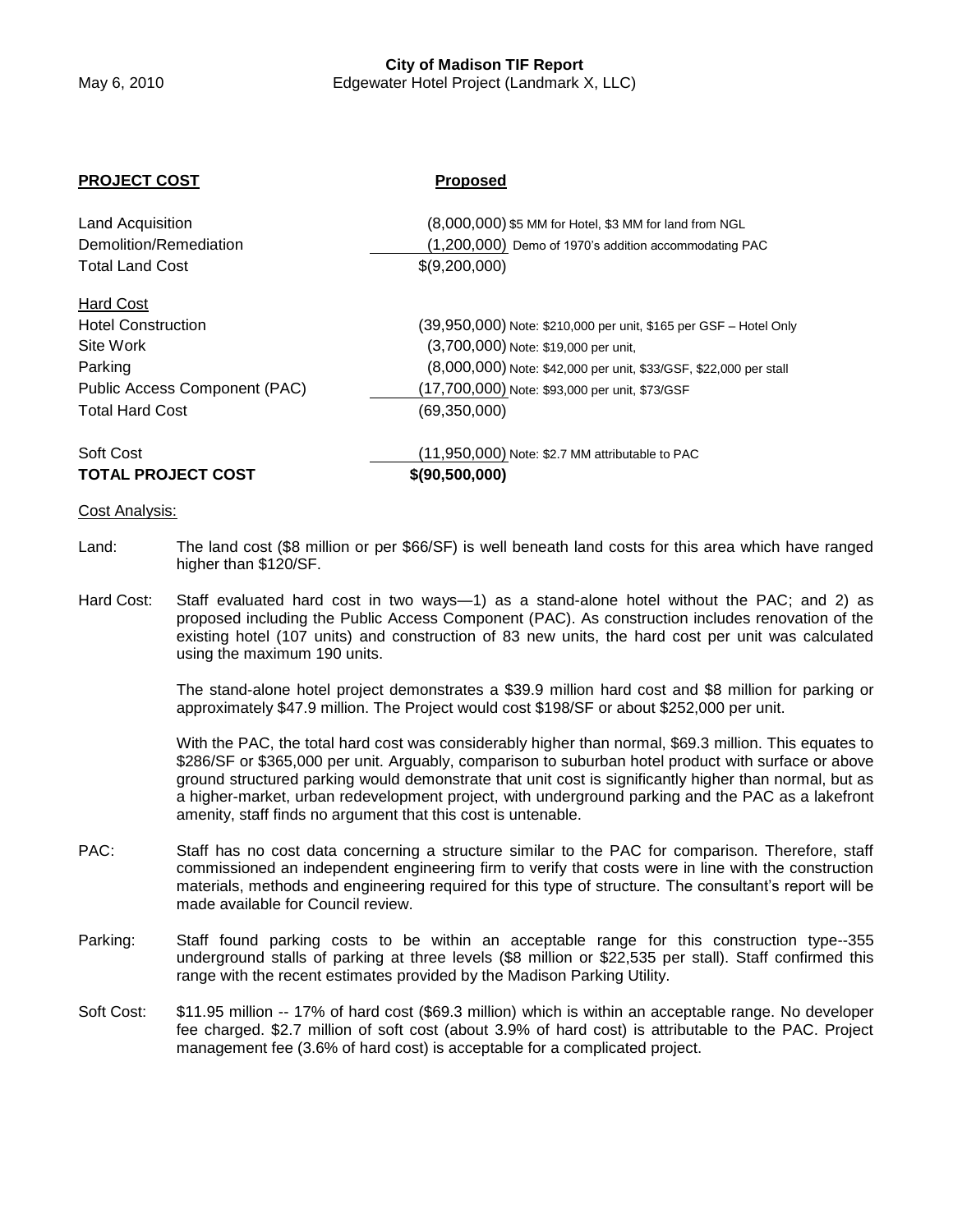#### **Sources of Capital**

If sources of capital were sufficient to cover project cost, no gap would exist. Staff evaluated the proposed sources based on previous and current financial market conditions.

| Equity               | \$43,675,000 | Considerable equity—48% of cost          |
|----------------------|--------------|------------------------------------------|
| Loan                 | \$30,825,000 | Represents a debt coverage ratio of 1.75 |
| <b>Total Sources</b> | \$74,500,000 |                                          |

Loan Sizing: Loans are typically sized based upon the cash flow potential of the project—that is the amount of cash flow that covers each dollar of debt (i.e. "cash flow coverage ratio") determines the size of the loan. Pre-recession, this ratio might require about \$1.20 of cash flow to cover a dollar of debt repayment. The current market reflects a much harsher coverage—in the neighborhood of \$1.70 and higher for each dollar of debt payment.

> The \$30.8 million loan to the project represents a net operating income (NOI) at stabilization of approximately \$4.3 million covering approximately \$2.6 million of annual debt payments. A payment of \$2.6 million, projected at 25 years at 6.5% interest results in a \$30.8 million loan. The sizing of the loan is therefore reasonable and consistent with the market place.

Equity: To staff's knowledge, Developer has maximized its equity investment—48% of cost, and about 90% of the City's projected \$44.8 million assessed value for the Project. After debt payment of \$2.6 million, Developer would have about \$700,000 profit toward recouping its \$43 million investment. Assuming revenue growth of 3-5% per year (for example \$700,000 grows to \$735,000 in the next year, etc.). this indicates that Developer also assumes a long-term investment strategy.

#### **Gap Analysis**

| 121,664 SF                        |
|-----------------------------------|
| 241,969 SF                        |
| 83 new + 107 existing = 190 Total |
| 355 stalls                        |
| \$44,800,000                      |
| \$7,400,000                       |
| \$74,500,000                      |
| (\$90,500,000)                    |
| (\$16,000,000)                    |
|                                   |

#### **Cause of Gap**

As stated above, staff believes that Developer has leveraged the maximum possible of private financing sources for the Project, given the land use conditions (i.e. density, height, historic, setback and other regulations) placed upon it. Most costs appear to be in line with market conditions, except for the Public Access Component (PAC). If constructed without the PAC, the Project would not need TIF assistance. Therefore, staff concludes that the PAC is the primary cause for gap in the Project. Arguably, the Developer would not construct the Project without the PAC as it would no longer offer the lakefront amenity to qualify it as a full service hotel with numerous amenities.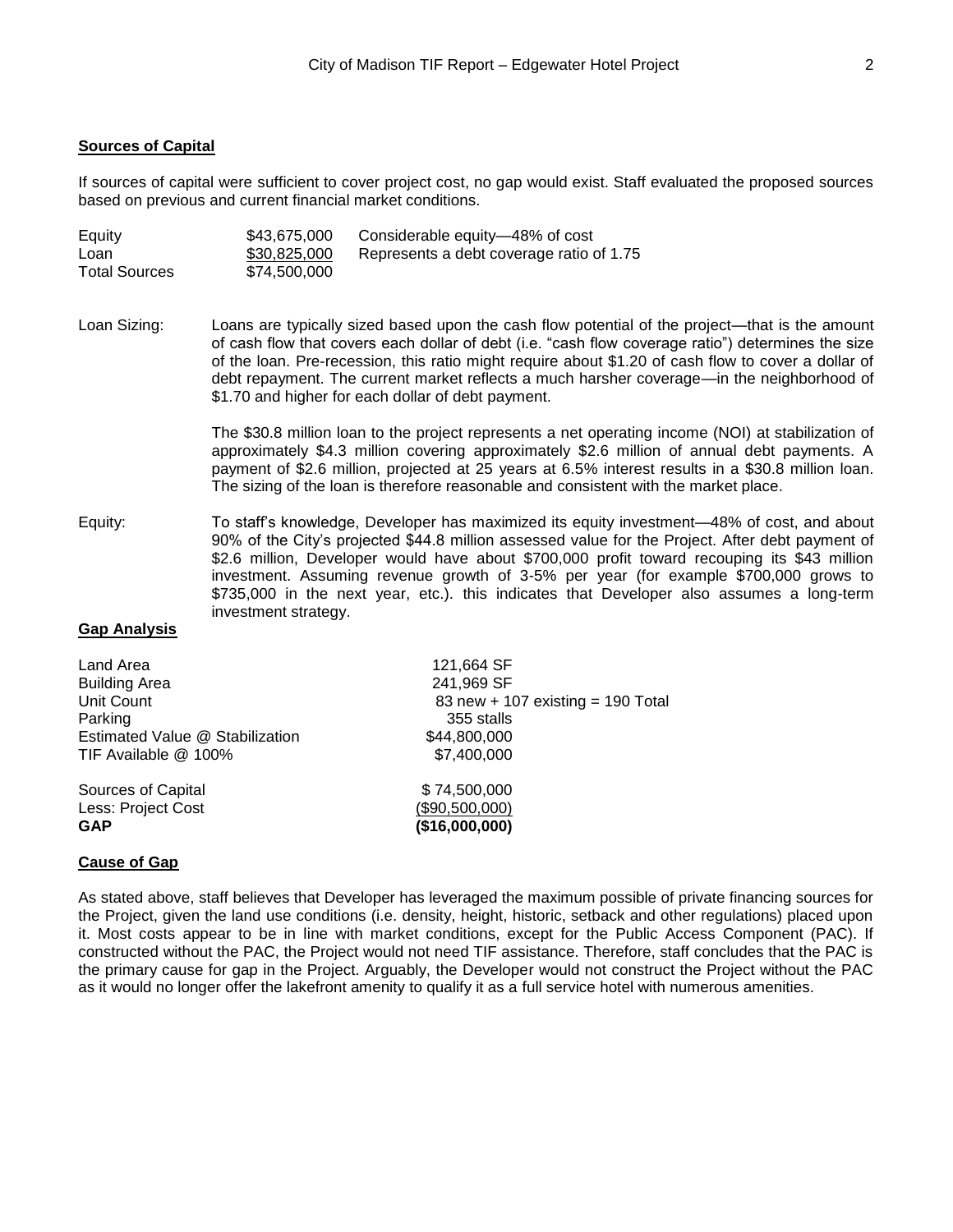### **TIF Policy Conformance**

The Project conforms to several TIF Objectives, Strategies and Policies as indicated in the chart below. In particular, the Project creates jobs, eliminates blighting conditions and enhances public access to the lakefront. In addition, Developer has committed \$43 million of equity to the project, almost three times the amount of TIF investment.

| Goal 1: Support<br>Economic |                |                                      | Blight finding is 52% in the amended TID area.<br>Existing hotel demonstrates deteriorating, obsolete |
|-----------------------------|----------------|--------------------------------------|-------------------------------------------------------------------------------------------------------|
| Development                 | Objective (1)  | Job creation in "high need" area     | building stock                                                                                        |
| Goal 2: Support             |                |                                      |                                                                                                       |
| Neighborhood                |                |                                      |                                                                                                       |
| Revitalization              | Objective (2)  | Historic revitalization              | Renovation of historic 1940's Edgewater Hotel.                                                        |
|                             |                |                                      | Although privately owned, the conservation easement                                                   |
|                             | Strategy (1)   | Improve public infrastructure        | over the PAC restores public access to the lakefront                                                  |
|                             |                | Provide assistance to business       |                                                                                                       |
|                             |                | that create a significant number     | Project proposes 230 to 240 full-time equivalent jobs                                                 |
|                             | Strategy 2(d)  | of living wage jobs                  | created                                                                                               |
|                             |                | Project is eligible as business      |                                                                                                       |
|                             | Policy 1.1 (e) | attraction, retention or expansion.  | Retains existing business                                                                             |
|                             |                | Equity is greater than TIF           | Developer injecting \$43 M of equity vs. \$16 M of TIF                                                |
|                             | Policy 4.1 (7) | assistance provided per policy       | assistance.                                                                                           |
|                             |                | Every financial alternative is to be |                                                                                                       |
|                             |                | exhausted prior to the use of        | Equity is almost 3 times the amount of TIF loan. Uses                                                 |
|                             | Policy 4.1     | TIF                                  | several tax credit programs and private investment.                                                   |

#### **TIF Policy 4.1 (15) -- Prepayment of Equity Participation**

In lieu of a future equity participation payment to the City upon sale or a date certain, Developer agrees to prepay the \$16 million Equity Participation Payment by deeding a conservation easement to the City at closing that demonstrates a cost-based value of at least \$16 million. Developer's cost-based appraisal of the conservation easement shall be reviewed with an independent appraiser commissioned by the City. City easement rights enable the City to re-establish lakefront access to the public, with mutually-agreed limitations, at no cost or liability to the City taxpayer.

#### **TIF Policy Exceptions**

The Project also requires three exceptions to TIF Policies: 4.1 (8) the 50% Rule; 4.1 (10) the Self-Supporting Rule and 4.1 (12) Personal Guaranty. They apply as follows to the Project:

- **1. Policy 4.1 (8) 50% Rule—No more than 50% of the tax increment generated by a project may be made available to that project as TIF assistance.** The incremental value of the Project, as estimated by the City Assessor's Office, would generate sufficient tax increment to support a TIF Loan of approximately \$3,300,000 if the 50% Rule was applied. The proposed loan amount significantly exceeds the limit of this policy. Approval of an exception to policy that allows 100% of the tax increment generated by the Project would support approximately \$6,600,000 of the \$16,000,000 TIF Loan.
- **2. Policy 4.1 (10) Self-Supporting Rule—This rule prohibits using tax increment from other property with in a TID to supplement a particular project.** In this case, excess tax increments generated by other properties within the existing and amended TID #32 boundary would support the remaining \$9,400,000 of the TIF Loan. TID #32 is currently generating sufficient tax increment, estimated at \$1,500,000 per year. Combined with an estimated \$900,000 of increment generated by the Project, staff forecasts that tax increments will be sufficient to repay the entire \$16,000,000 TIF Loan by approximately 2019. The City has previously utilized a similar repayment structure for both the Block 89 and Marcus Hilton at Monona Terrace projects.